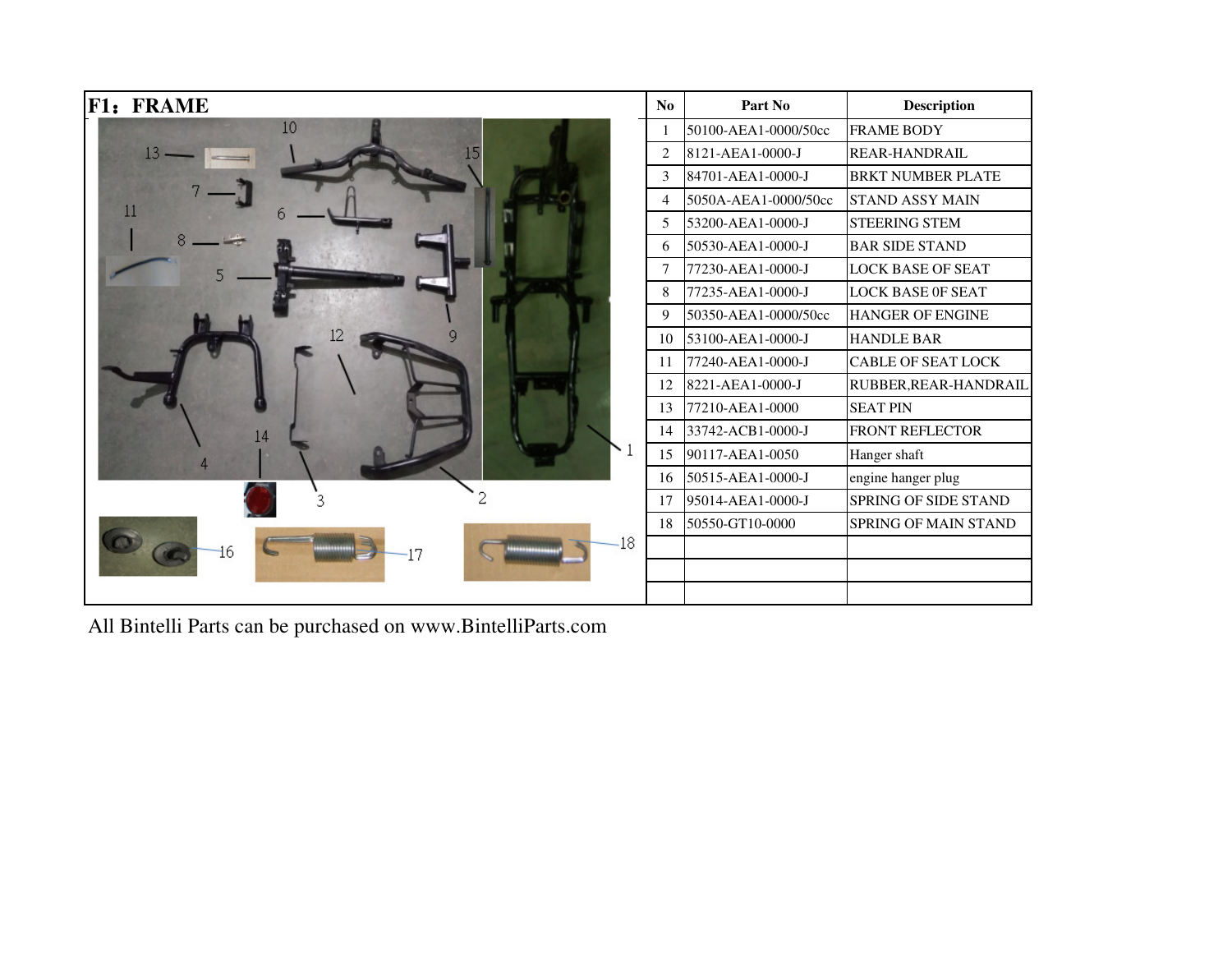| <b>F2: PLASTIC PARTS-1</b> | $\mathbf{N}\mathbf{o}$ | Part No                | <b>Description</b>    |
|----------------------------|------------------------|------------------------|-----------------------|
|                            | $\mathbf{1}$           | 53205-AEA1-0000        | <b>STAY FENDER RR</b> |
|                            | 2                      | 61100-AEA1-0000        | FRONT FENDER          |
|                            | 3                      | 83500-AEA1-0000        | <b>COVER R BODY</b>   |
|                            | $\overline{4}$         | 83600-AEA1-0000        | <b>COVER L BODY</b>   |
|                            | 5                      | 64302-AEA1-0000        | <b>FRONT COVER</b>    |
|                            |                        |                        |                       |
|                            |                        |                        |                       |
|                            |                        |                        |                       |
|                            |                        |                        |                       |
|                            |                        |                        |                       |
|                            |                        |                        |                       |
|                            |                        |                        |                       |
|                            |                        | $^*\! \mathbf{NOTE}^*$ |                       |
| 2                          |                        | COLOR CODES            |                       |
|                            |                        | <b>RED</b>             | JJ001                 |
|                            |                        | <b>BLACK</b>           | JJ005                 |
|                            |                        | <b>BLUE</b>            | JJ0027                |
| 3                          |                        | <b>COPPER</b>          | JJ030                 |
|                            |                        | <b>SLIVER</b>          | JJ036                 |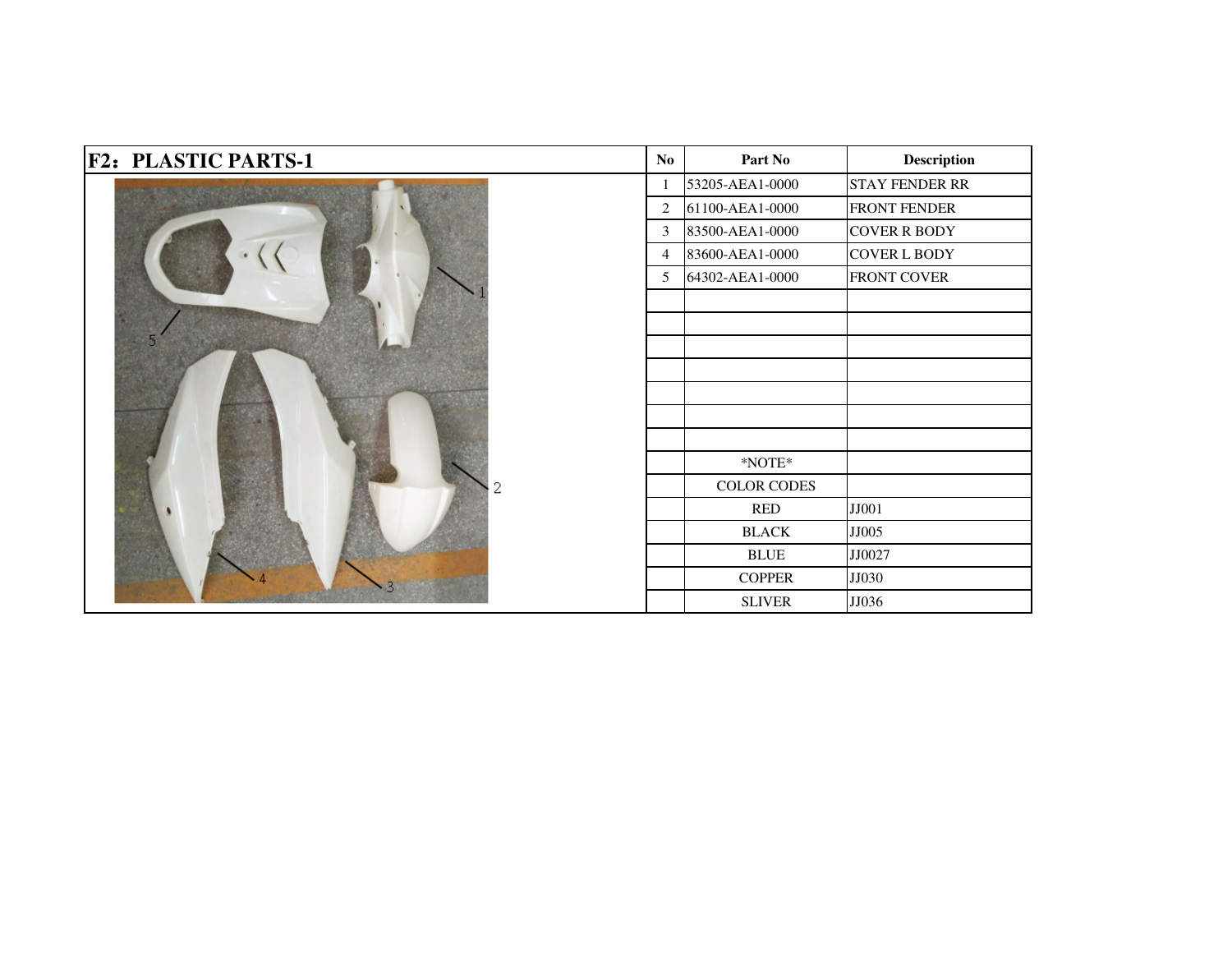| <b>F3: PLASTIC PARTS-2</b> | N <sub>0</sub> | Part No           | <b>Description</b>          |
|----------------------------|----------------|-------------------|-----------------------------|
|                            |                | 81260-AEA1-0000-J | <b>LUGGAGE BOX ASSY</b>     |
| 13                         | 2              | 53208-AEA1-0000-J | DECORATED BOARD FR HANDLE   |
| 15                         | 3              | 81251-AEA1-0000-J | <b>LID CARB MAINT</b>       |
|                            | $\overline{4}$ | 50613-AEA1-0000-J | <b>COVER UNDER</b>          |
| 12 <sup>7</sup>            | 5              | 80151-AEA1-0000-J | <b>COVER CENTER</b>         |
| 11<                        | 6              | 80100-MT10-0000-J | <b>FENDER RR TIRE</b>       |
|                            | 7              | 81132-AEA1-0000-J | <b>LEG SHIELD-BELOW</b>     |
|                            | 8              | 50326-AEA1-0000-J | <b>BATTERY COVER</b>        |
|                            | 9              | 81131-AEA1-0000-J | <b>LEG SHIELD-TOP</b>       |
|                            | 10             | 80105-AEA1-0000-J | <b>REAR FENDER COVER</b>    |
|                            | 11             | 83750-AEA1-0000-J | TOP COVER, FUEL TANK        |
|                            | 12             | 53206-AEA1-0000-J | <b>COVER RR HANDLE</b>      |
|                            | 13             | 80109-AEA1-9300-J | <b>REAR FENDER</b>          |
|                            | 14             | 80150-AEA1-0000-J | <b>WATER-BLOCKING PARTS</b> |
|                            | 15             | 64310-AEA1-0000-J | <b>FLOOR PANEL</b>          |
|                            | 16             | 64220-AEA1-0000-J | <b>WIND SCREEN</b>          |
|                            | 17             | 61110-ABEC-0000-J | FRONT FENDER EXTEND PLATE   |
|                            | 18             | 81134-AEA1-0000-J | <b>HOOK LUGGAGE</b>         |
|                            | 19             | 80152-AEA1-0000-J | <b>CLIP ASSY CENTER</b>     |
| 19<br>20<br>18             | 20             | 81133-AEA1-0000-J | <b>VIN PLASTIC COVER</b>    |
|                            |                |                   |                             |
|                            |                |                   |                             |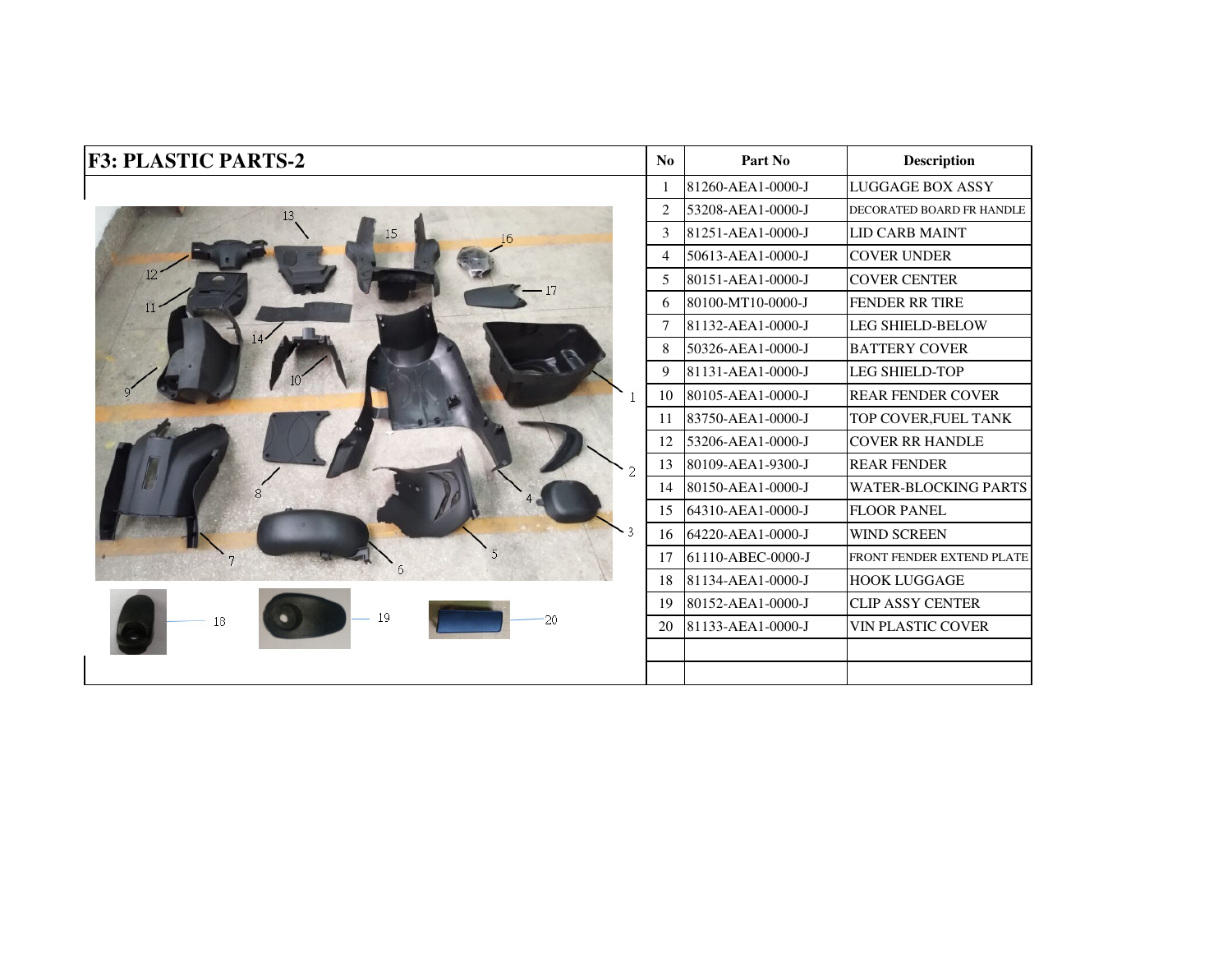| <b>F4: SHOCK ABSORBER</b> | No. | Part No              | <b>Description</b>                |  |
|---------------------------|-----|----------------------|-----------------------------------|--|
|                           |     | 52400-AEA1-0000/50cc | RR.SHOCK ABSORBER ASSY.           |  |
|                           | 2   | 95701-08030-000      | FLANGE BOLT M10×40                |  |
|                           | 3   | 51500-GP10-0000-J    | L.FR.FORK ASSY.                   |  |
|                           | 4   | 51400-GP10-0000-J    | R.FR.FORK ASSY.                   |  |
|                           | 5   | 44800-AEA1-0000-J    | GEAR BOX ASSY FOR CALCULATE SPEED |  |
|                           | 6   | 44301-AEA1-0000      | Front wheel shaft                 |  |
|                           | 7   | 44311-AEA1-0000      | Front wheel shaft bush            |  |
|                           | 8   | 61658-AEA1-0000-J    | <b>WIRE CLAMP</b>                 |  |
|                           | 9   | 61558-AEA1-0000-J    | <b>WIRE CLAMP</b>                 |  |
| 6                         |     |                      |                                   |  |
| 8                         |     |                      |                                   |  |
|                           |     |                      |                                   |  |
|                           |     |                      |                                   |  |
|                           |     |                      |                                   |  |
| ۰q                        |     |                      |                                   |  |
|                           |     |                      |                                   |  |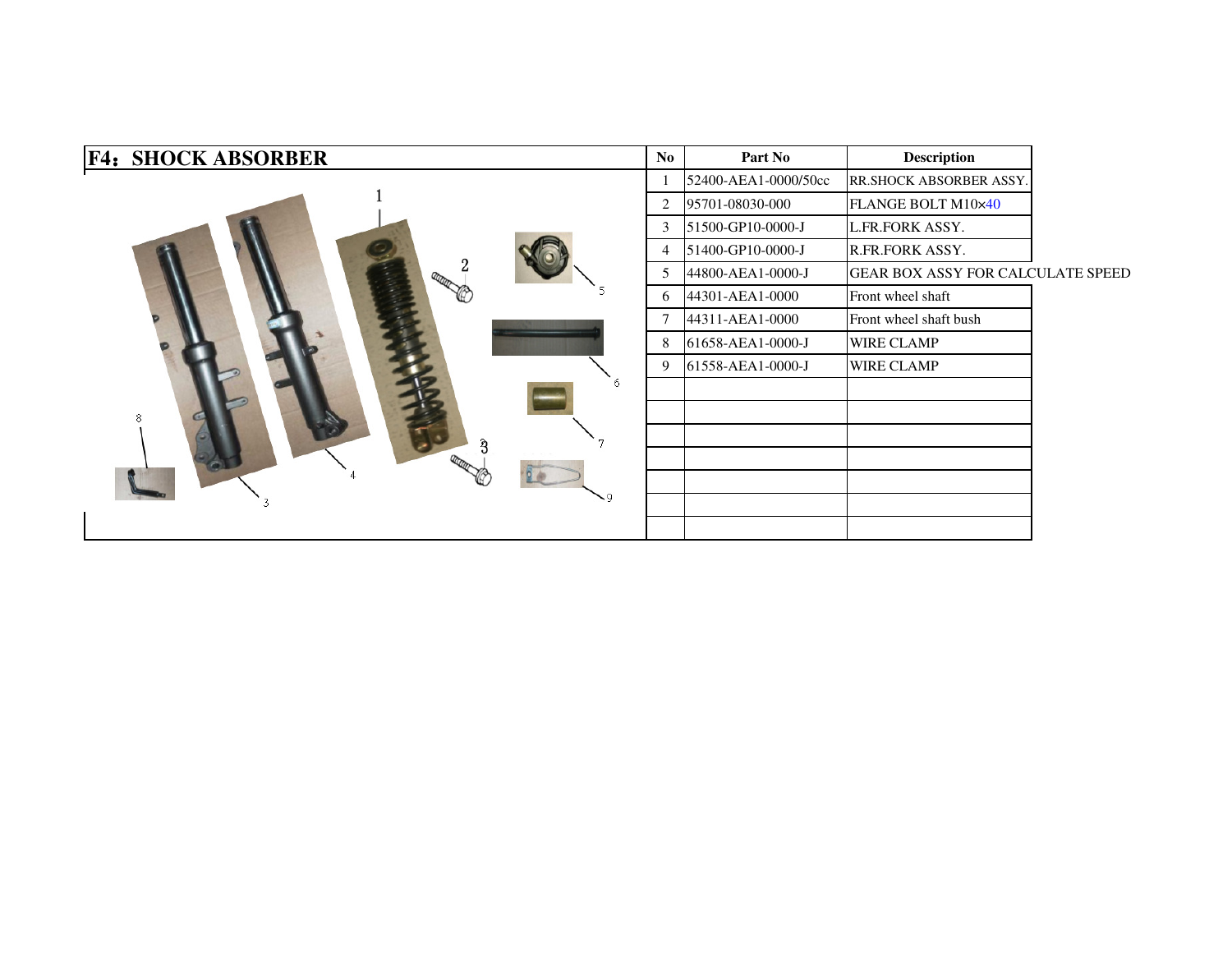| F5:<br><b>WHEELS</b> |   |   | N <sub>0</sub> | Part No              | <b>Description</b>        |
|----------------------|---|---|----------------|----------------------|---------------------------|
|                      |   |   |                | 44650-AEA1-0000-J    | <b>FRONT RIM</b>          |
|                      |   |   | 2              | 44710-F8-9000-A/B/-J | <b>FRONT TIRE</b>         |
|                      |   |   | 3              | 45200-AEA1-0000      | <b>CALIPER ASSY FR</b>    |
|                      |   |   | 4              | 45351-AEA1-0000-J    | <b>DISK FR BRAKE</b>      |
|                      |   |   | 5              | 90105-AEA1-0000-J    | <b>BOLT FR DISK 8*24</b>  |
|                      |   |   | 6              | 42753-F8-9000-D      | <b>VALVE RIM</b>          |
|                      |   |   |                | 42601-AEA1-0000/50cc | <b>REAR RIM</b>           |
|                      | 6 |   | 8              | 44710-F8-9000-A/B/-J | <b>REAR TIRE</b>          |
|                      |   |   | 9              | 4345A-AEA1-0000-J    | <b>BRAKE CABLES</b>       |
|                      |   |   | 10             | 4312A-AEA1-0000/50cc | <b>SHOE ASSY RR BRAKE</b> |
|                      |   |   |                |                      |                           |
| q                    |   |   |                |                      |                           |
|                      |   |   |                |                      |                           |
|                      |   |   |                |                      |                           |
| 10                   |   | 8 |                |                      |                           |
|                      |   |   |                |                      |                           |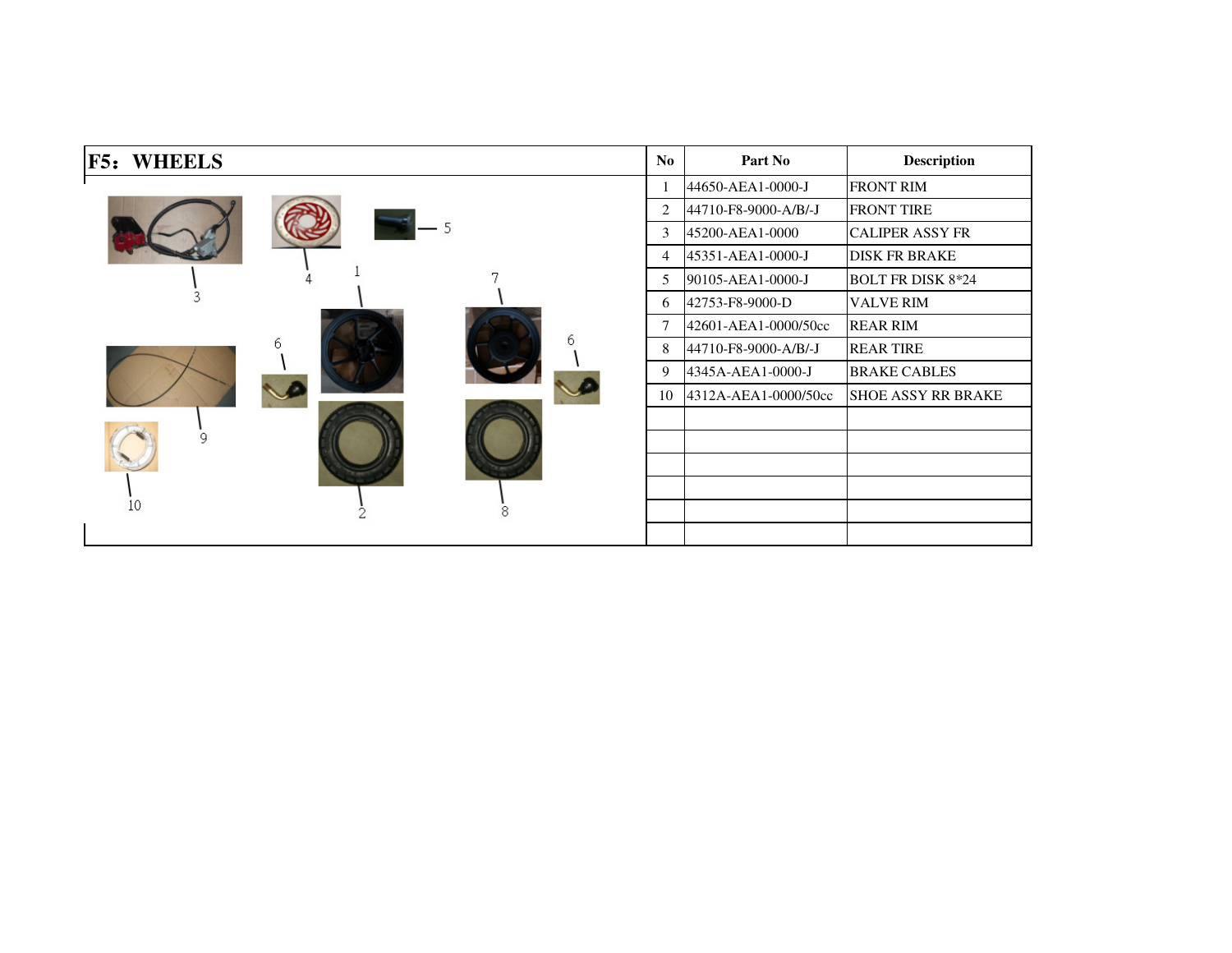| <b>F6: FUEL TANK</b> | N <sub>o</sub> | Part No           | <b>Description</b>      |
|----------------------|----------------|-------------------|-------------------------|
|                      |                | 17501-AEA1-0000   | <b>FUEL TANK</b>        |
|                      | 2              | 3780A-AEA1-0000-J | <b>FUEL SENSOR ASSY</b> |
|                      | $\mathfrak{Z}$ | 17502-AEA1-0000   | <b>FUEL TANK CAP</b>    |
| q                    | 4              | 16950-AEA1-0000   | AUTO COCK ASSY FUEL     |
|                      | 5              | 16910-F8-9000-J   | STRAINER ASSY FUEL      |
|                      | 6              | 16911-AEA1-0000   | <b>FUEL TUBE A</b>      |
|                      | $\tau$         | 16914-AEA1-0000   | <b>FUEL TUBE D</b>      |
|                      | 8              | 17550-AEA1-0000   | Carbon tank             |
|                      | 9              | 17560-AEA1-0000   | Dumping valve           |
|                      | 10             | 77200-AEA1-0000   | <b>SEAT</b>             |
| İ0.                  |                |                   |                         |
| $\sim$ 6<br>7        |                |                   |                         |
|                      |                |                   |                         |
|                      |                |                   |                         |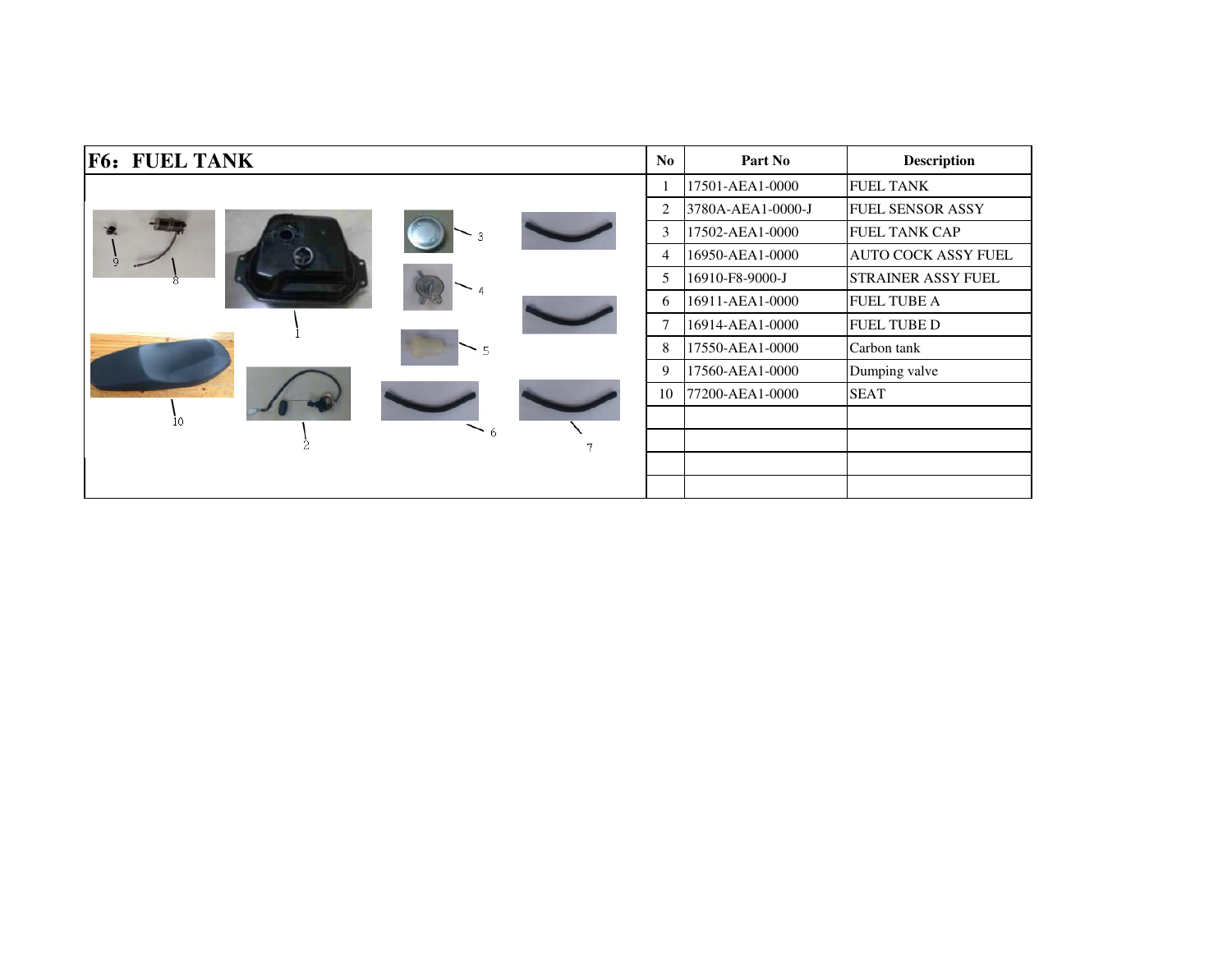| F7: LAMP | No             | Part No              | <b>Description</b>        |
|----------|----------------|----------------------|---------------------------|
|          |                | 33700-ACB1-0000      | TAIL LIGHT ASSY           |
| 8        | $\overline{2}$ | 33450-AEA1-0000      | <b>WINKER ASSY L FR</b>   |
|          | 3              | 33400-AEA1-0000      | <b>WINKER ASSY R FR</b>   |
|          | $\overline{4}$ | 33650-AEA1-0000      | L.RR.TURNING LIGHT ASSY   |
|          | 5              | 33600-AEA1-0000      | R.RR.TURNING LIGHT ASSY   |
|          | 6              | 33720-ACB1-0000      | <b>LIGHT ASSY LICENSE</b> |
|          | 7              | 33102-AEA1-0000      | <b>HEADLIGHT</b>          |
|          | 8              | 3520A-AEA1-0000      | SWITCH, HANDLEBAR L.      |
|          | 9              | 37200-GP10-0000/50cc | SPEEDOMETER ASSY          |
|          | 10             | 33741-ACB1-0000-J    | <b>REFLEX REFLECTOR</b>   |
| 10       | 11             | 33742-ACB1-0000-J    | FRONT REFLECTOR           |
|          |                |                      |                           |
|          |                |                      |                           |
|          |                |                      |                           |
|          |                |                      |                           |
|          |                |                      |                           |
|          |                |                      |                           |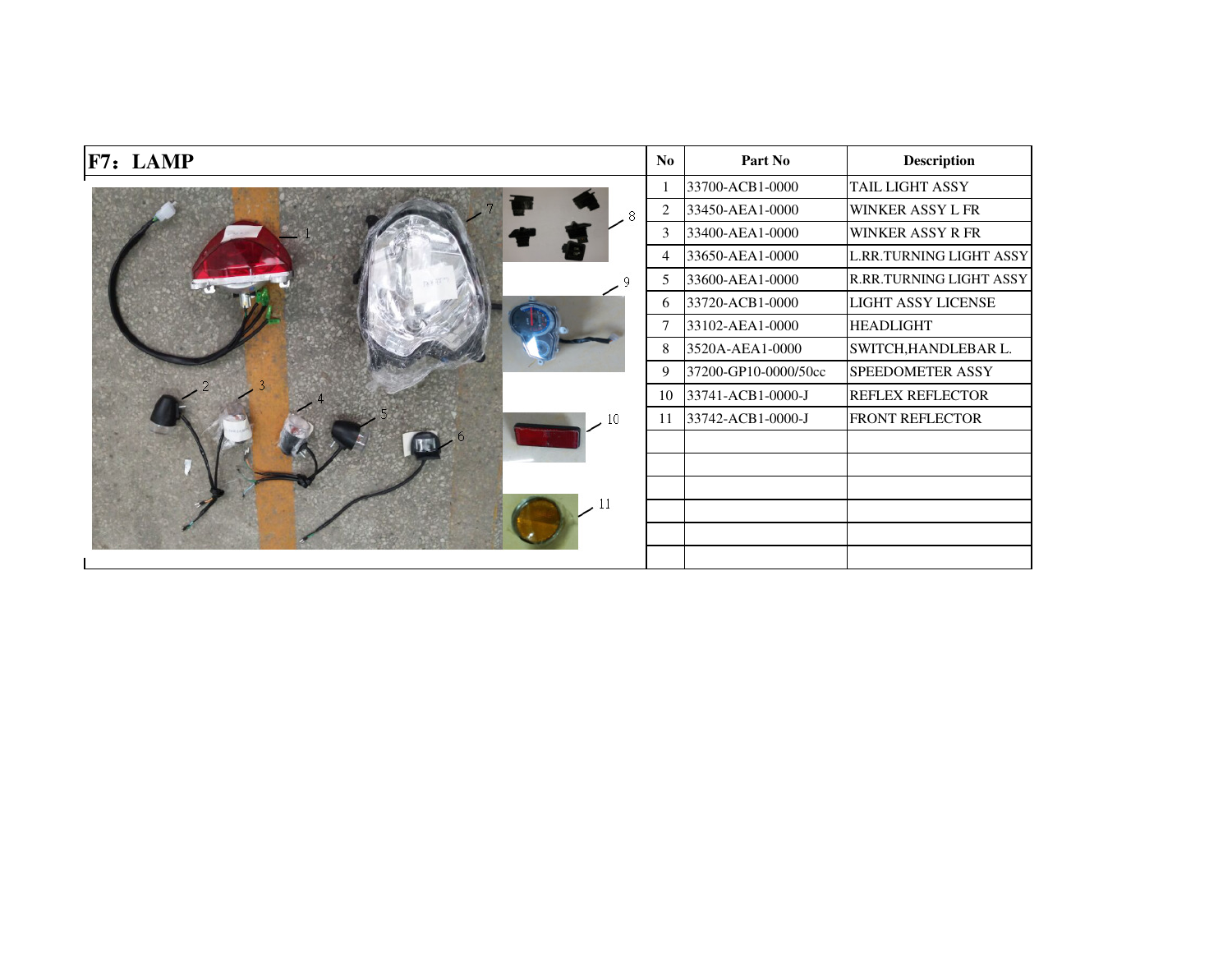| F8: LOCK                         | No             | Part No           | <b>Description</b>          |
|----------------------------------|----------------|-------------------|-----------------------------|
|                                  |                | 88120-AEA1-0000-J | <b>MIRROR ASSY L/R BACK</b> |
|                                  | $\overline{2}$ | 3520B-AEA1-0000   | Throttle block              |
|                                  | 3              | 53166-AEA1-0000-J | L.GRIP, HANDLE              |
|                                  | 4              | 53140-AEA1-0000-J | THROTTLE GRIP, HANDLE       |
|                                  | 5              | 17910-AEA1-0000-J | THROTTLE CABLE              |
|                                  | 6              | 44831-AEA1-0000-J | <b>MILEAGE CABLE</b>        |
|                                  |                | 35101-AEA1-0000-J | <b>MAIN LOCK ASSY</b>       |
| 10                               | 8              | 35110-AEA1-0000   | Seat lock brackt            |
|                                  | 9              | 35120-AEA1-0000   | Seat lock                   |
|                                  | 10             | 35130-AEA1-0000   | Seat lock                   |
|                                  | 11             | 53221-AEA1-0000-J | BOWL 2                      |
|                                  | 12             | 53222-AEA1-0000-J | BOWL 2                      |
| 15                               | 13             | 53224-AEA1-0000-J | <b>BOWL 3</b>               |
| 12<br>13<br>11<br>17<br>14<br>16 | 14             | 53220-AEA1-0000-J | BALL ASSY., down            |
|                                  | 15             | 53223-AEA1-0000-J | <b>BALL ASSY., UPPER</b>    |
|                                  | 16             | 50305-AEA1-0000-J | TOP NUT, STEERING STEM A    |
|                                  | 17             | 50306-AEA1-0000-J | TOP NUT, STEERING STEM B    |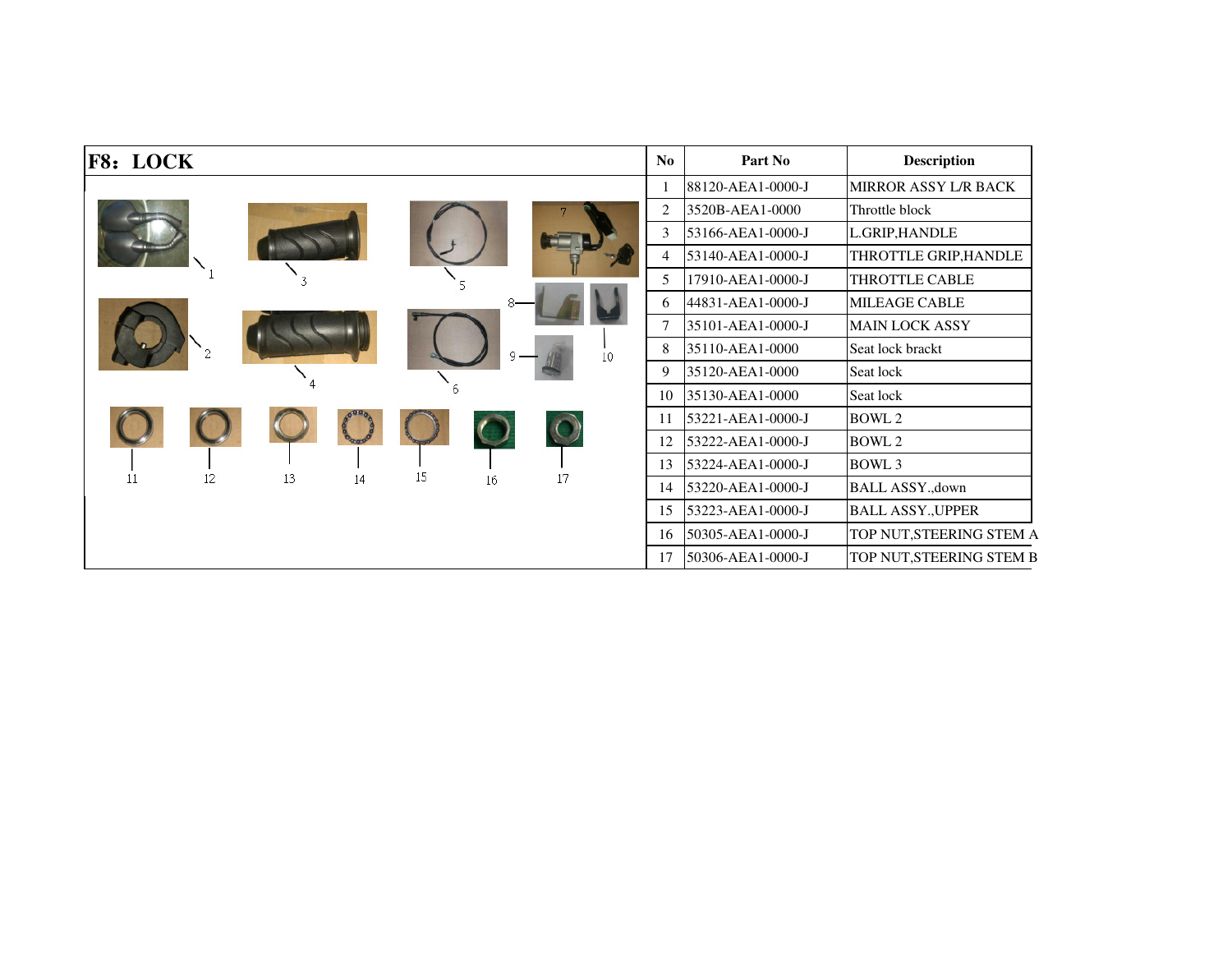| <b>F9: ENGINE AND ELECTRIC PARTS</b> |                            |                 | No             | Part No              | <b>Description</b>                |
|--------------------------------------|----------------------------|-----------------|----------------|----------------------|-----------------------------------|
|                                      |                            |                 | 1              | 10000-SQ5A-9000-CCJ  | <b>ENGINE ASSEMBLY</b>            |
|                                      |                            |                 | $\overline{2}$ | 32100-AEA1-0000/50cc | <b>NAIN WIRE HARNESS</b>          |
|                                      |                            |                 | 3              | Carburetor-1-J       | <b>CARBURETOR</b>                 |
|                                      |                            |                 | $\overline{4}$ | 31600-AEA1-0000-J    | <b>RECTIFIER</b>                  |
|                                      |                            |                 | 5              | 30510-AEA1-0000-J    | <b>IGNITION COIL COMP</b>         |
|                                      |                            |                 | 6              | 17200-AEA1-0000-J    | <b>AIR FIL TER</b>                |
|                                      |                            |                 | $\overline{7}$ | 38110-XF-9000-J      | <b>HORN</b>                       |
|                                      |                            |                 | 8              | 38300-AEA1-0000-J    | <b>FLASHER</b>                    |
|                                      |                            | 6               | 9              | 30410-DGW-E000-J     | <b>CDI</b>                        |
|                                      |                            |                 | 10             | 35805-AEA1-0000-J    | <b>START RELAY</b>                |
|                                      |                            |                 | 11             | 31500-AEA1-0000-J    | BATTERY YB/BL-<br><b>A/INDORT</b> |
|                                      |                            |                 | 12             | 89000-AEA1-0000      | <b>USER MANUELS</b>               |
|                                      |                            | <b>CAUTIONS</b> | 13             | 89020-AEA1-0000      | caution stickers                  |
|                                      |                            | 13              | 14             | 89010-AEA1-0000      | <b>DRIVER'S TOOLS</b>             |
|                                      |                            |                 |                |                      |                                   |
|                                      |                            |                 |                |                      |                                   |
|                                      | <b>ONES &amp; SUPERIAL</b> |                 |                |                      |                                   |
|                                      | 12                         | 14              |                |                      |                                   |
|                                      |                            |                 |                |                      |                                   |
|                                      |                            |                 |                |                      |                                   |